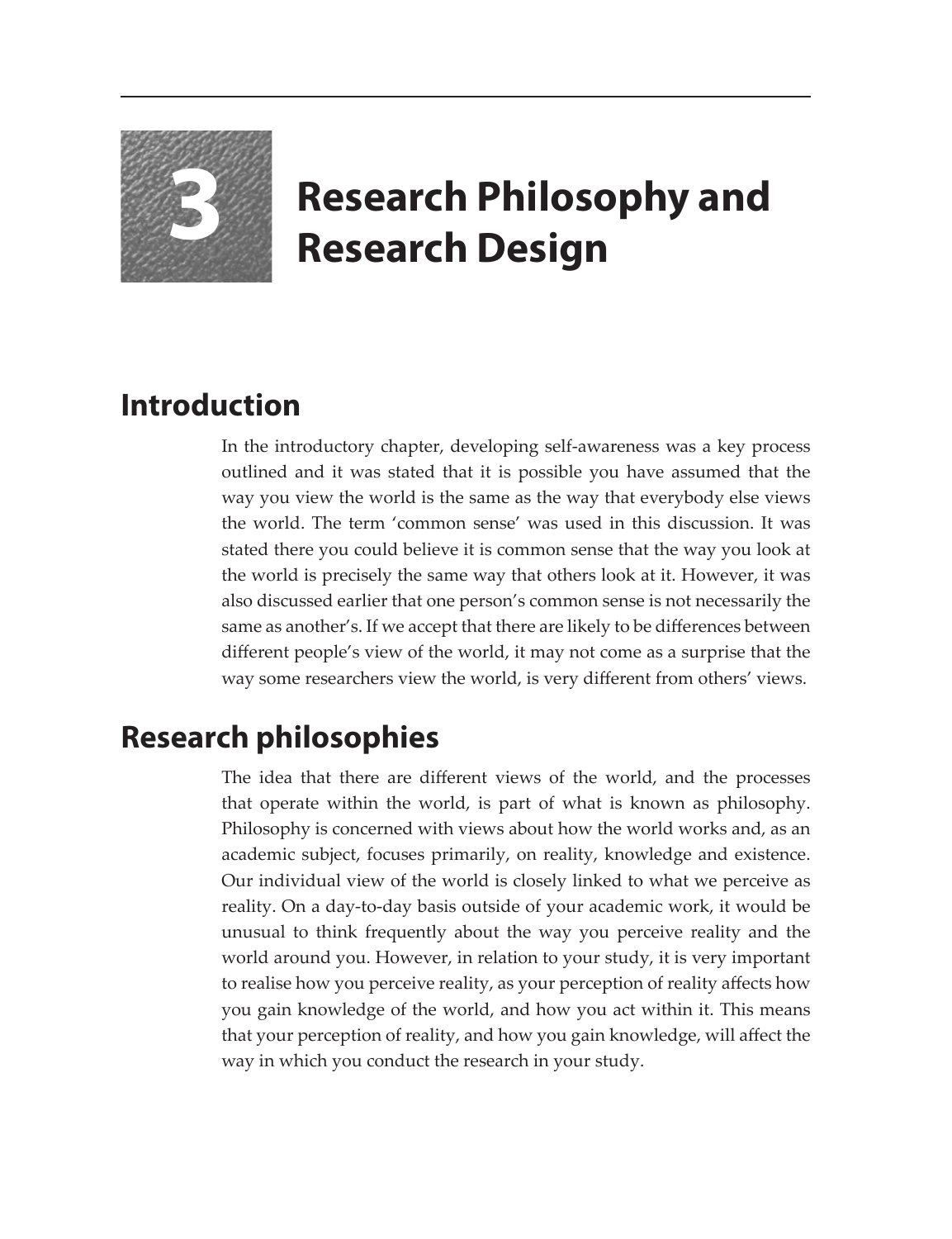#### **Qualitative and quantitative paradigms**

The key term relating to the way of looking at the world is 'paradigm'. The researcher Kuhn introduced the concept of the existence of different paradigms (see Kuhn, 1970). The major reason this concept is important is that the paradigm we use to view the world, on a day-to-day basis, is very likely to influence how we conduct research. Attempting to summarise Kuhn' ideas on paradigms, Long (2007: 196) stated:

'a paradigm is a pre-requisite of perception itself – what you see depends on what you look at, your previous visual/conceptual experience (the way you have been taught to think) and how you look.'

As a way to start to think about what comprises the concept of a paradigm, consider the following brief example. In the early years of the 21st century, a major world bank ran a series of adverts about how it was important, when 'doing business', to understand cultural differences in a number of countries. One set of adverts had the meaning of what at first glance, appeared to be the same word in several different languages, to indicate cultural differences, while another set of adverts had a photograph of an insect, a relatively large cricket or grasshopper. Three of the different ways of seeing/viewing this cricket were as follows:

- A pest, (in parts of the USA, crickets are regarded as garden pests)
- A food item (crickets are eaten as snacks in some countries including Mexico)
- A pet (the Chinese and Japanese have kept them as pets for centuries).

So, the way you 'see' a cricket can vary greatly from country to country, culture to culture and will also depend on your individual world view.

Although each individual has a different view of the world to other individuals, it is generally accepted that there are not an infinite number of different views. In relation to research, it has become clear over the past one hundred years or so, that there are two major ways of 'looking at the world'. One view regards the world as largely objective (there is only one truth or a limited number of universal truths) and this world is measurable in terms of the use of numbers. The other view suggests that the world is largely subjective (open to several interpretations) and numeric measurement is not always possible, or desirable and hence it is words that are able to indicate nuances more accurately. In summary, these two paradigms are usually referred to as a) the *quantitative* (the world is measurable using numbers) and b) the *qualitative* (the world is subjective and is best assessed using words) (Mason et al., 2021)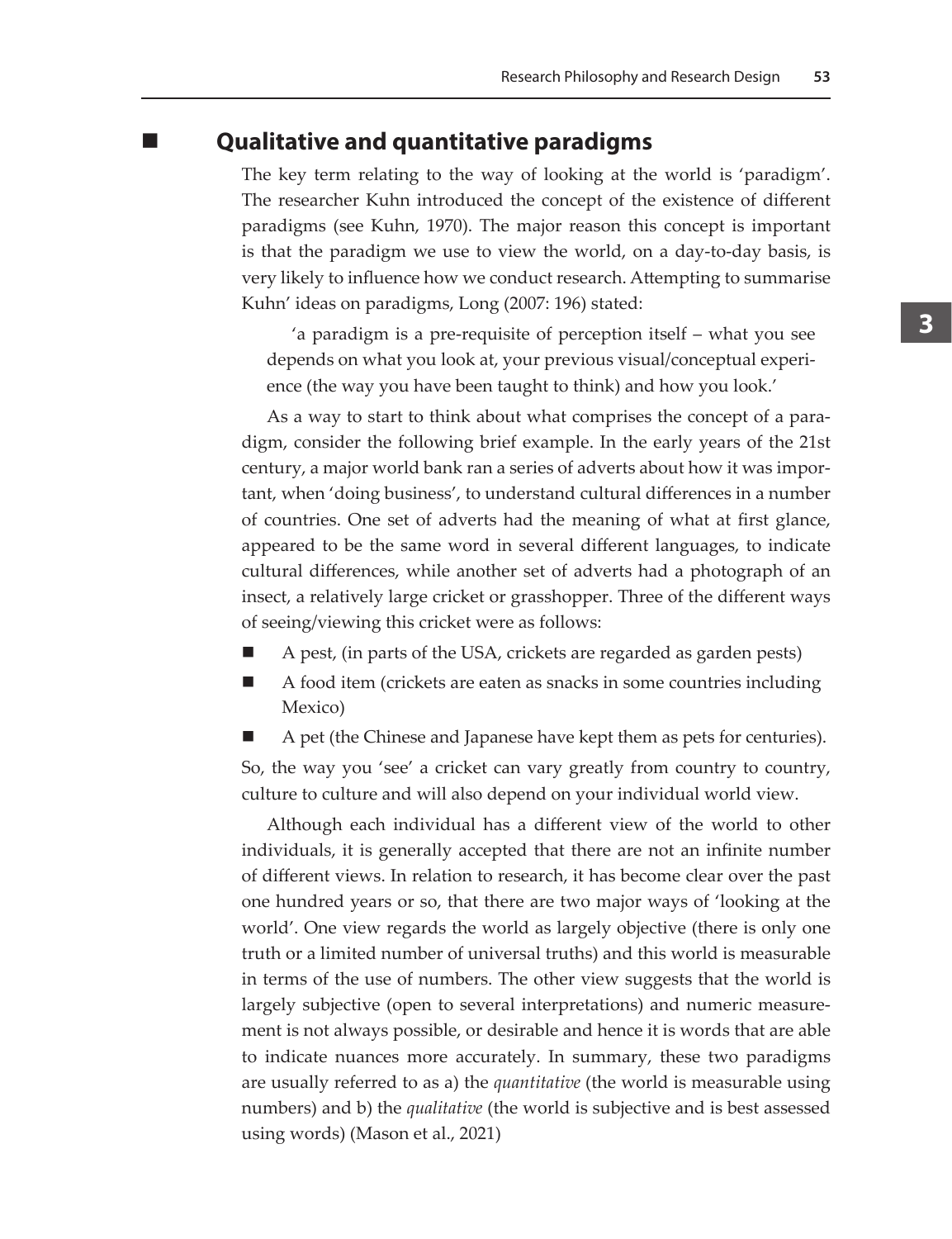Eldabi, Irani, Paul and Love (2002) suggest that research philosophies can be grouped into two general categories, which although they are the same as those stated above, use different terms: positivism and interpretivism. Hence, the links to the differentiation above are as follows: *positivism* is usually equated with quantitative research and *interpretivism* with qualitative research. As Eldabi et al (2002) claim each philosophy represents different, if not competing, views on how to conduct research. What is particularly important in terms of you setting out on your research is the point made by Phillimore and Goodson (2004) that any research philosophy adopted in a study should fit the research problem that the researcher intends to investigate, implying researchers need to choose one or other research category.

However, we will see in a later chapter and discussed in detail, there is yet a third way to conduct research, which uses a combination of the two philosophies discussed above and perhaps not surprisingly is called mixed methods research.

It is important to be aware that the research philosophy of positivism, until fairly recently regarded as the dominant approach in tourism research (Khoo-Lattimore et al., 2019), views reality as singular and independent of the researcher (Creswell, 2018; Lincoln and Guba, 1985). It also regards reality as something which can be measured objectively, for example, by using a quantitative research instrument (Teddlie and Tashakkori, 2009). However, as noted above, the research philosophy of interpretivism rejects the idea of a single objectively measurable reality, positing instead the existence of subjective, multiple constructed realities (Creswell, 2018; Lincoln and Guba, 1985), and individuals involved in this type of research, including the researcher, those being investigated, and the reader or audience interpreting the research, are regarded as the creators of these realities (Creswell, 2018). Interpretivists contend that multiple realities can only be captured through the employment of less rigid data collection techniques than generally used in quantitative research (Creswell and Plano Clark, 2007).

The research philosophies of positivism and interpretivism also differ in their assumptions about the relationship between reality and the researcher (Creswell, 2018). For interpretivists, it is argued that to understand peoples' behaviour, researchers need to put themselves in the place of the enquiry subjects (Jennings, 2011). Therefore, interpretivist researchers try to minimise the distance between themselves and respondents (Creswell, 2018). So, the interpretivist tries to get inside the respondents' minds and see the world from their view (Jennings, 2011). Interpretivists have been described as observers 'from the inside', the term used is '*emic*' (Teddlie and Tashakkori,